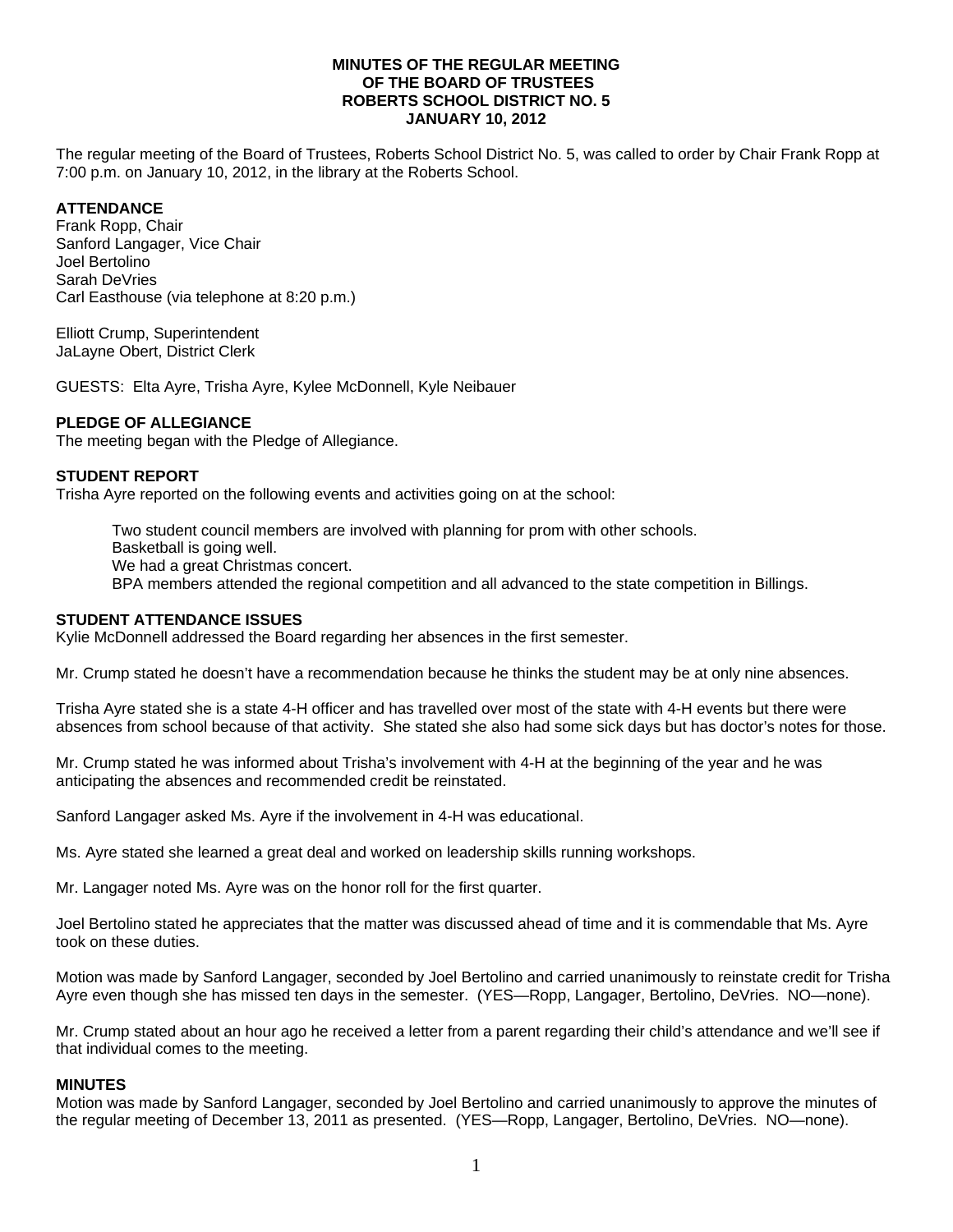#### **CLAIMS, SEQUENCE, AND VOIDED CHECKS**

Mr. Ropp asked Mrs. Obert if she is comfortable with the percentage of budget remaining. Mrs. Obert stated she feels we are right where we need to be with the budget.

Motion was made by Sanford Langager, seconded by Sarah DeVries and carried unanimously to approve the claims, sequence, and voided checks for January, 2012 as presented. (YES—Ropp, Langager, Bertolino, DeVries. NO—none).

#### **ADD STUDENT ACTIVITY ACCOUNT**

Mrs. Obert requested permission to add a new student activity account for the Class of 2016.

Motion was made by Joel Bertolino, seconded by Sanford Langager and carried unanimously to approve the addition of a student activity account for the Class of 2016. (YES—Ropp, Langager, Bertolino, DeVries. NO—none).

#### **TEACHER REPORTS**

Kyle Neibauer stated he is busy with teaching sixth grade this year but is really enjoying the experience. He stated teaching with the Promethean Board is awesome and demonstrated how to use the interactive response buttons to access if the class understands the material before moving forward. He added the district is really blessed to have the technology we have.

Mr. Neibauer stated the football season went pretty well and we are now in the middle of basketball. He stated he is taking online classes for his elementary certification and will start the second semester classes tomorrow.

Mr. Bertolino asked how much school he has left. Mr. Neibauer stated after transferring credits in, he needs to finish 13 more but some classes are only offered in the fall. He stated he has to complete the program in three years.

Mr. Ropp stated he talked with his daughter in college and she felt the classes she got the most out of used the clickers with the Promethean Board.

Mrs. DeVries asked if we are going to try to incorporate them in all the classrooms.

Mr. Crump stated the set we are currently using is on loan but we do have funding to get some sets. He stated they are also a good tool for intervention.

Mr. Langager stated Mr. Neibauer is doing a fantastic job and his efforts are appreciated.

Mr. Ropp stated he has also heard many good comments on the football season.

#### **PUBLIC COMMENT**

Elta Ayre stated the Roberts Community Foundation will be meeting this month and she would like to take a request to them for funding for a half dome mirror to put in the front hallway of the school for security purposes.

The Board stated it had no problem with the request.

Mrs. Obert stated Joyce Kober asked that the Board be informed the All-School Reunion has been scheduled for July 5-7, 2013.

#### **STUDENT ATTENDANCE ISSUES (continued)**

Mr. Ropp stated the Board would now consider another student request for reinstatement of credit and asked if the party involved would like to have the matter heard in closed session. A closed session was not requested.

Mr. Ropp stated the Board received the letter from Renee Newsome regarding Tice Newsome at the start of the meeting and asked Tice Newsome to explain his absences in the first semester.

Tice Newsome stated he had to have all his wisdom teeth pulled this fall and before that was done, he was suffering with frequent headaches.

Renee Newsome stated hopefully they will be getting braces on Tice's teeth soon but that will also require some time away from school.

Mr. Langager asked how Tice is doing in his classes.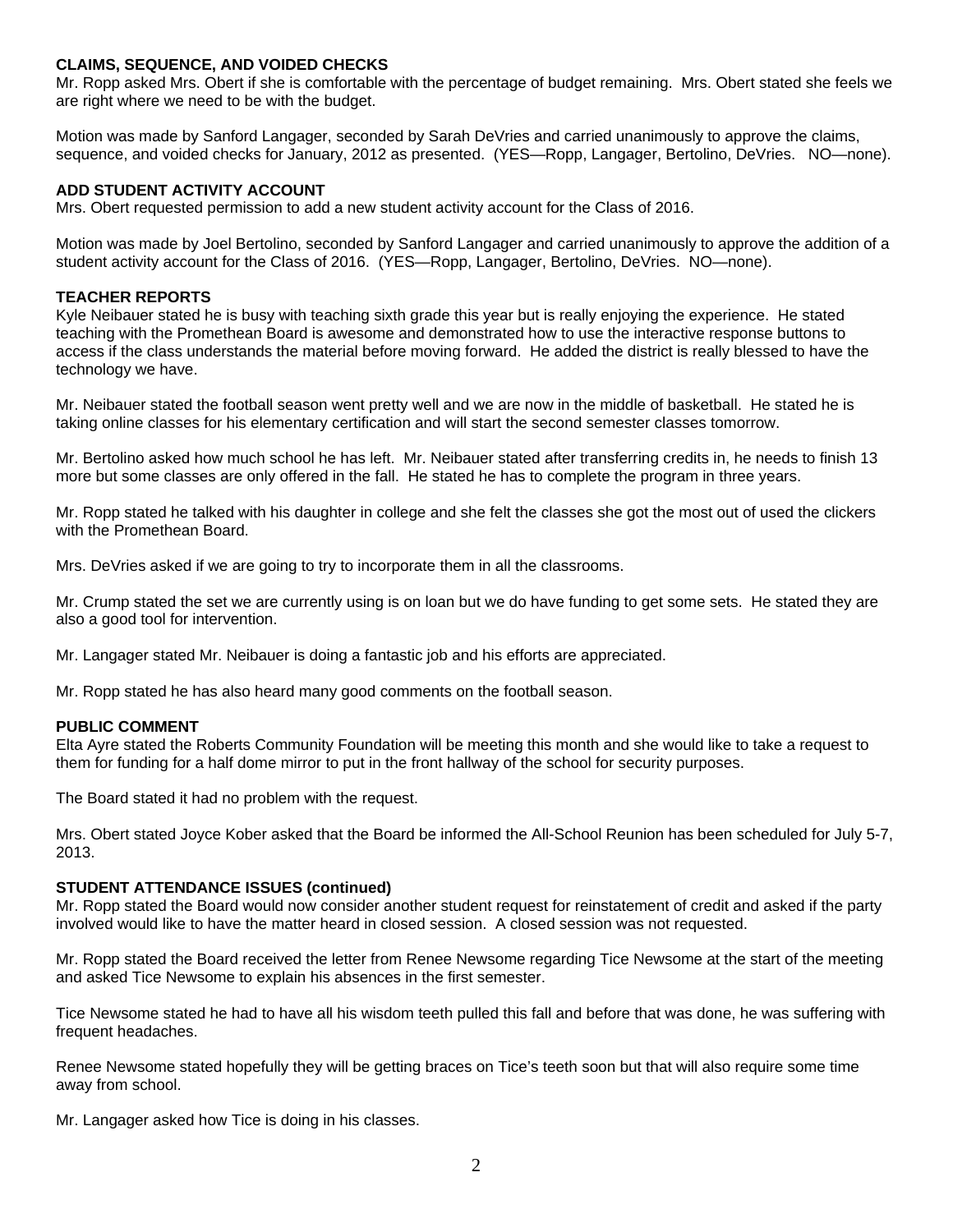Mr. Newsome stated he is trying to bring everything back up.

Mr. Langager asked what Mr. Newsome can do to help himself.

Mr. Newsome stated he needs to hand in his homework and study for tests.

Mr. Crump stated he is concerned that we've been here before with Mr. Newsome and he is currently at twelve absences for the first semester. He added because he just received the letter, he is not ready to make a recommendation at this time but will be in contact with the Board.

Mr. Ropp stated Mr. Newsome's request for reinstatement of credit will be tabled to allow the superintendent to review the case.

#### **PERSONNEL**

SPECIAL EDUCATION AIDE – Mr. Crump stated he is recommending Nikki Easthouse be hired for the special education aide position at the rate of \$20.00 per hour for the first two hours of the day and \$10.00 for each additional hour (7.75 hours per day position).

Motion was made by Sanford Langager, seconded by Sarah DeVries and carried unanimously to approve hiring Nikki Easthouse as special education aide at the rate of \$20.00 for the first two hours and \$10.00 per each additional hour (7.75 hours per day position). (YES—Ropp, Langager, Bertolino, DeVries. NO: none).

(Carl Easthouse joined the meeting at 8:20 p.m. via telephone.)

CUSTODIAL POSITION – Mr. Crump stated he received two applications for the part-time custodial position and plans on closing the position tomorrow and setting up interviews.

#### **NEW BUSINESS**

MHSA ANNUAL MEETING PROPOSALS – Mr. Crump stated the Montana High School Association will be holding its Annual Meeting on January 16, 2012 and the following five proposals will be considered:

- 1. Proposal to Amend Membership By-Law A non-member school may petition to receive Associate Member status in order to receive sanctioning to compete in out-of-state competitions. (NO)
- 2. Proposal to Amend Participation By-Law To allow non-MHSA schools to participate in regular season track and golf invitationals. (YES)
- 3. Proposal to Allow Wrestling Practice by Eighth Grade Students To allow eighth grade students to practice with the high school wrestling program. (YES)
- 4. Proposal to Eliminate Master Basketball Scheduling. (NO)
- 5. Proposal to Rescind Academic Eligibility Requirements for Major Performing Groups (YES)

He stated he has discussed the proposals with Mr. Nelson and intends to cast the district's vote as indicated. He stated it is also important to attend the meeting and hear the rationale for each proposal before making a final decision.

OUT-OF-DISTRICT STUDENTS – Mrs. Obert asked for Board approval for Savanna and Saige Weimer to attend Roberts School.

Motion was made by Joel Bertolino, seconded by Sarah DeVries and carried unanimously to approve the out-of-district attendance agreements for Savanna and Saige Weimer. (YES—Ropp, Langager, Bertolino, DeVries, Easthouse. NO none).

#### **OLD BUSINESS**

MAINTENANCE – Mr. Crump stated he spoke with High Caliber and Charlie the Plumber about adding a grease trap in the kitchen and they both felt it would be quite expensive, not only for the parts but also for the installation.

Mr. Easthouse asked that Mr. Crump talk again to High Caliber about the possibility of an above ground grease trap. He stated he'll also try to find some information.

BUS TIMERS – Mr. Crump stated he has asked the bus drivers to find timers they would be comfortable with in the bus barns.

MISCELLANEOUS – Mr. Langager asked if Petersen Building came in and did the repairs on the weight room.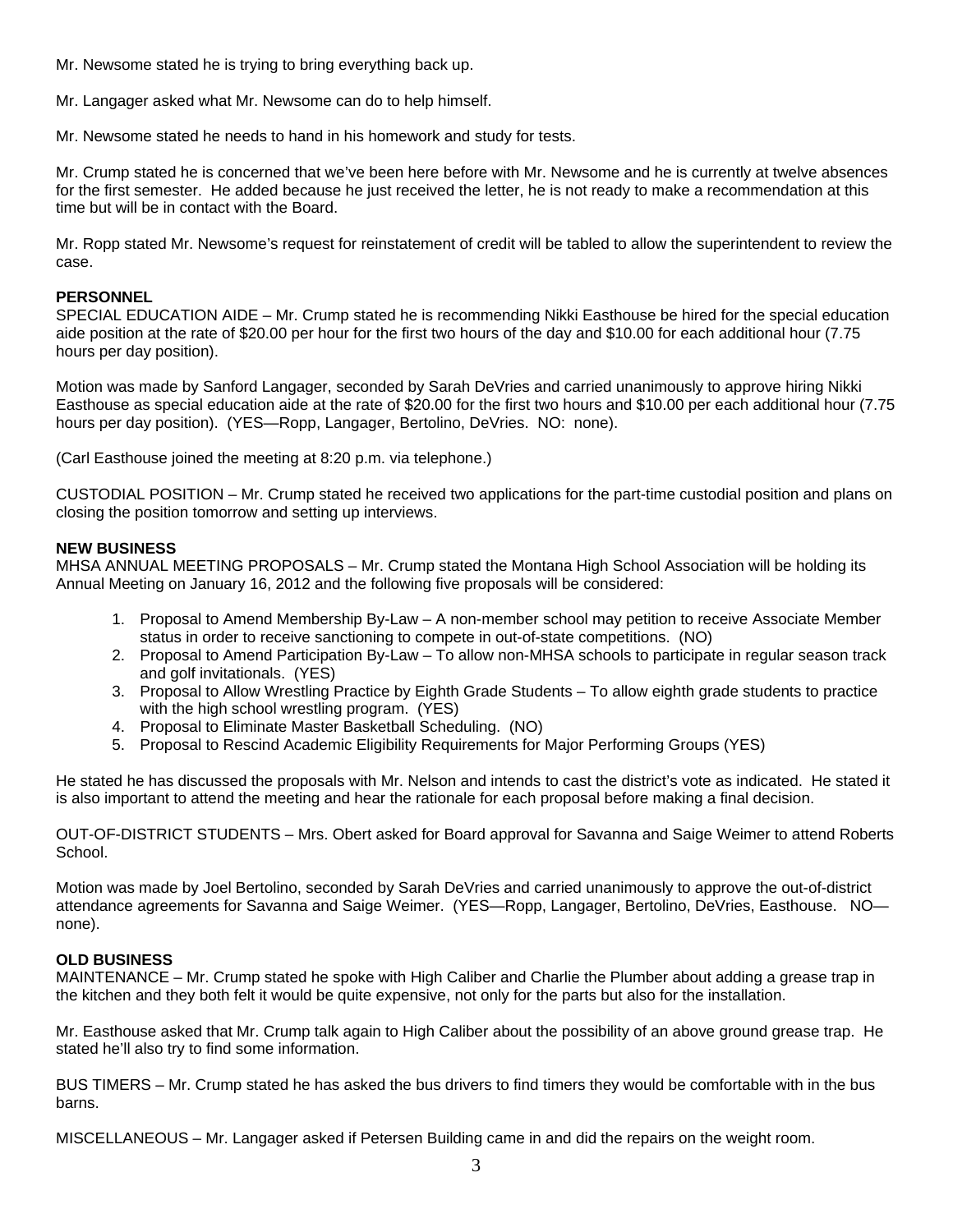Mr. Crump stated the work was done over the Christmas break.

#### **SUPERINTENDENT REPORT**

SUPERINTENDENT SCHEDULE – Mr. Crump stated his schedule for the month includes a regional meeting with our health insurance provider, MHSA Annual Meeting, Common Core Seminar, and superintendents' meeting.

He stated he is looking at providing some sexual harassment training for staff.

PROGRAM UPDATE – Mr. Crump reported Rebecca Schiffer has proposed starting a Drill Team for grades K-5 and Dance Team for grades 6-12. He stated this would not be a school sponsored activity but would be in our building and we would need to outline our expectations. He stated he is supportive of a drill team for perhaps K-6 but not a second team at the 6-12 level. He added the group needs district approval for the use of our facility.

Motion was made by Sanford Langager, seconded by Sarah Devries and carried unanimously to allow Rebecca Schiffer to use our facility for practice for a drill team. (YES—Ropp, Langager, Bertolino, DeVries, Easthouse. NO—none).

Mr. Crump stated he also received a request for use of the facility for a wrestling group.

Motion was made by Sarah DeVries, seconded by Joel Bertolino and carried unanimously to approve use of the facility for a wrestling group. (YES—Ropp, Langager, Bertolino, DeVries, Easthouse. NO—none).

Mr. Crump stated all the BPA members are advancing from regional competition to state competition in March in Billings. He stated the group is requesting the district pay for the hotel rooms (around \$1,000) to allow the group to stay in Billings on Sunday and Monday night of the competition instead of returning home each day.

Motion was made by Carl Easthouse, seconded by Joel Bertolino and carried unanimously to allow BPA to stay overnight in Billings on Sunday and Monday evening of the state competition and to pay the cost of the lodging. (YES—Ropp, Langager, Bertolino, DeVries, Easthouse. NO—none).

Mr. Crump stated he spoke with a parent who may be willing to organize the ski days for students this year. He added Mrs. Wright is still working on a letter addressing problems encountered last year and he wants the mountain to understand our position and reach some understanding before the program is handed over to a parent.

Mrs. DeVries stated if we don't act soon, we're going to miss all the dates the students can go skiing.

Mr. Crump stated we've had a student go to the counselor with a request to drop their on-line AP class at the semester break. He added without taking the second semester, the student would not be able to take the AP test.

Mr. Easthouse stated our policy states the student has to take the AP test if enrolled in an AP course or they receive no credit for the first semester.

### **ADJOURNMENT**

Mr. Ropp adjourned the meeting at 9:15 p.m.

\_\_\_\_\_\_\_\_\_\_\_\_\_\_\_\_\_\_\_\_\_\_\_\_\_\_\_\_\_\_\_\_\_\_\_\_\_\_\_ \_\_\_\_\_\_\_\_\_\_\_\_\_\_\_\_\_\_\_\_\_\_\_\_\_\_\_\_\_\_\_\_\_\_\_\_\_\_ Board Chair **District Clerk Board Chair District Clerk**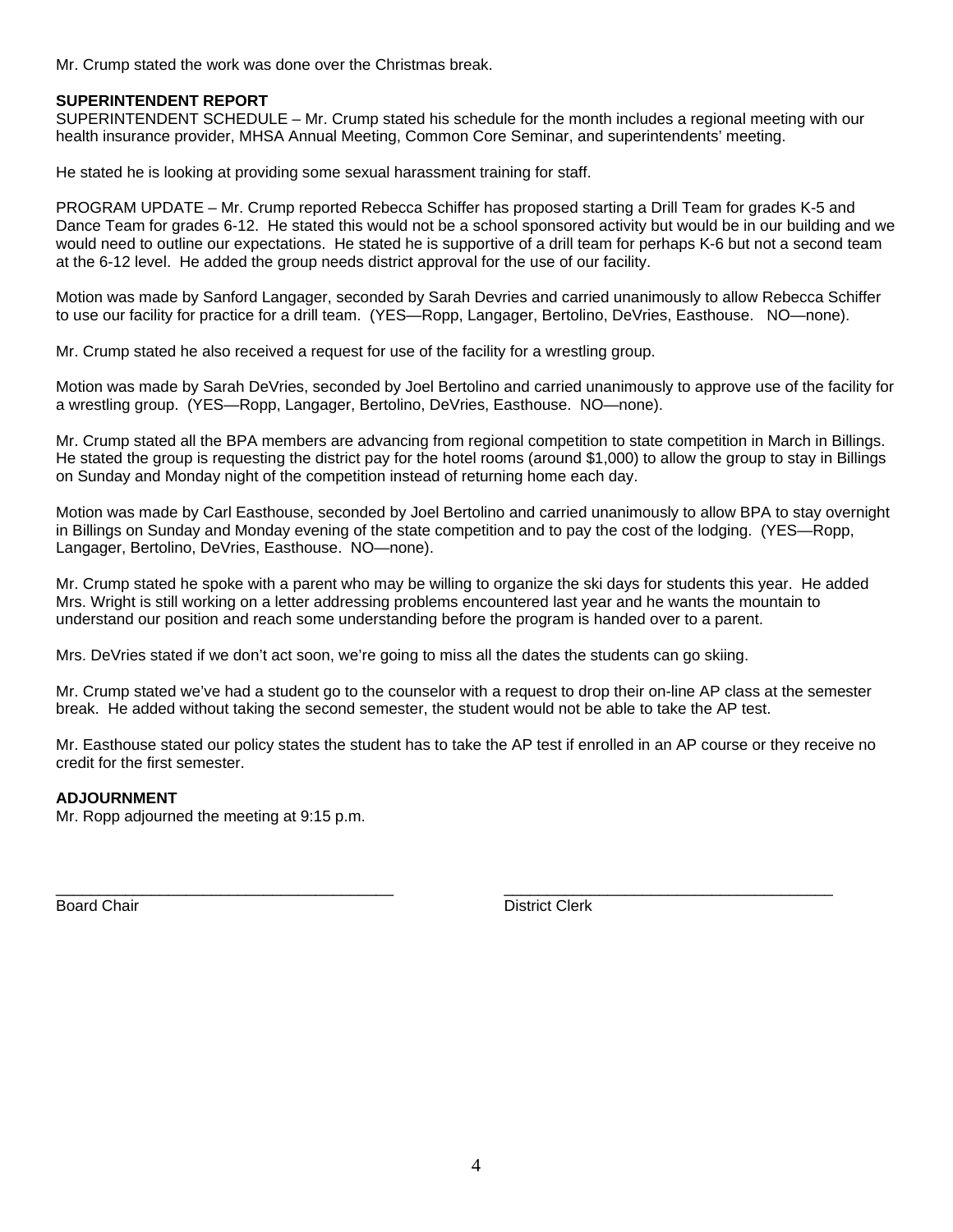#### **MINUTES OF THE SPECIAL MEETING OF THE BOARD OF TRUSTEES ROBERTS SCHOOL DISTRICT NO. 5 JANUARY 18, 2012**

The special meeting of the Board of Trustees, Roberts School District No. 5, was called to order by Chair Frank Ropp at 6:00 p.m. on January 18, 2012, in the library at the Roberts School.

## **ATTENDANCE**

Frank Ropp, Chair Sanford Langager, Vice Chair Joel Bertolino Sarah DeVries Carl Easthouse

Elliott Crump, Superintendent JaLayne Obert, District Clerk

#### **PLEDGE OF ALLEGIANCE**

The meeting began with the Pledge of Allegiance.

#### **ABSENTEE POLICY**

Mr. Ropp stated there have been some issues with students exceeding the number of allowable absences in a semester, especially with tardies. He stated the Board needs to review the policy and consequences for excessive absences.

Mr. Crump stated there seems to be more of a problem with tardiness this year and two more students are in danger of losing credits for the semester because of tardies.

Mr. Langager stated the handbook addresses tardiness in two different places and he sees one section as guidelines and one as our policy. He stated the section on page 48 calls for the student serving lunch detention on the second tardy in any one class.

Mr. Crump stated that is if the teacher writes it up but we haven't been following the tardy procedures as outlined on page 48 all year.

Mr. Langager stated he sees the procedure outlined on page 48 as our disciplinary plan and we need to be following and enforcing our own policies. He stated it is important that our students be on time so they aren't a disruption to the class and every teacher needs to follow the policies.

Mr. Easthouse stated being ten minutes late says the student feels their time is more important than everyone else's. He stated education should be building a foundation for adulthood.

Mr. Crump stated he needs to be sure what is being said in the handbook is what is conveyed in the letter sent to parents.

Mr. Crump suggested adding this item to the next meeting agenda for further discussion.

#### **ABSENTEE ISSUES**

Mr. Ropp stated there are three student appeals for the reinstatement of credit and closed the meeting at 6:35 p.m., stating the next item to be discussed involves individuals and the individuals' rights to privacy exceed the merits of public disclosure.

Mr. Ropp returned the meeting to regular session at 7:30 p.m.

Mr. Crump recommended that student TIN receives incompletes in all courses for the first semester with the opportunity to receive a grade in each course after making up the hours missed to get to nine (9) absences, for each class he passes.

Motion was made by Carl Easthouse, seconded by Joel Bertolino and carried unanimously to approve the superintendent's recommendation in the case of student TIN. (YES—Ropp, Langager, Bertolino, DeVries, Easthouse. NO—none).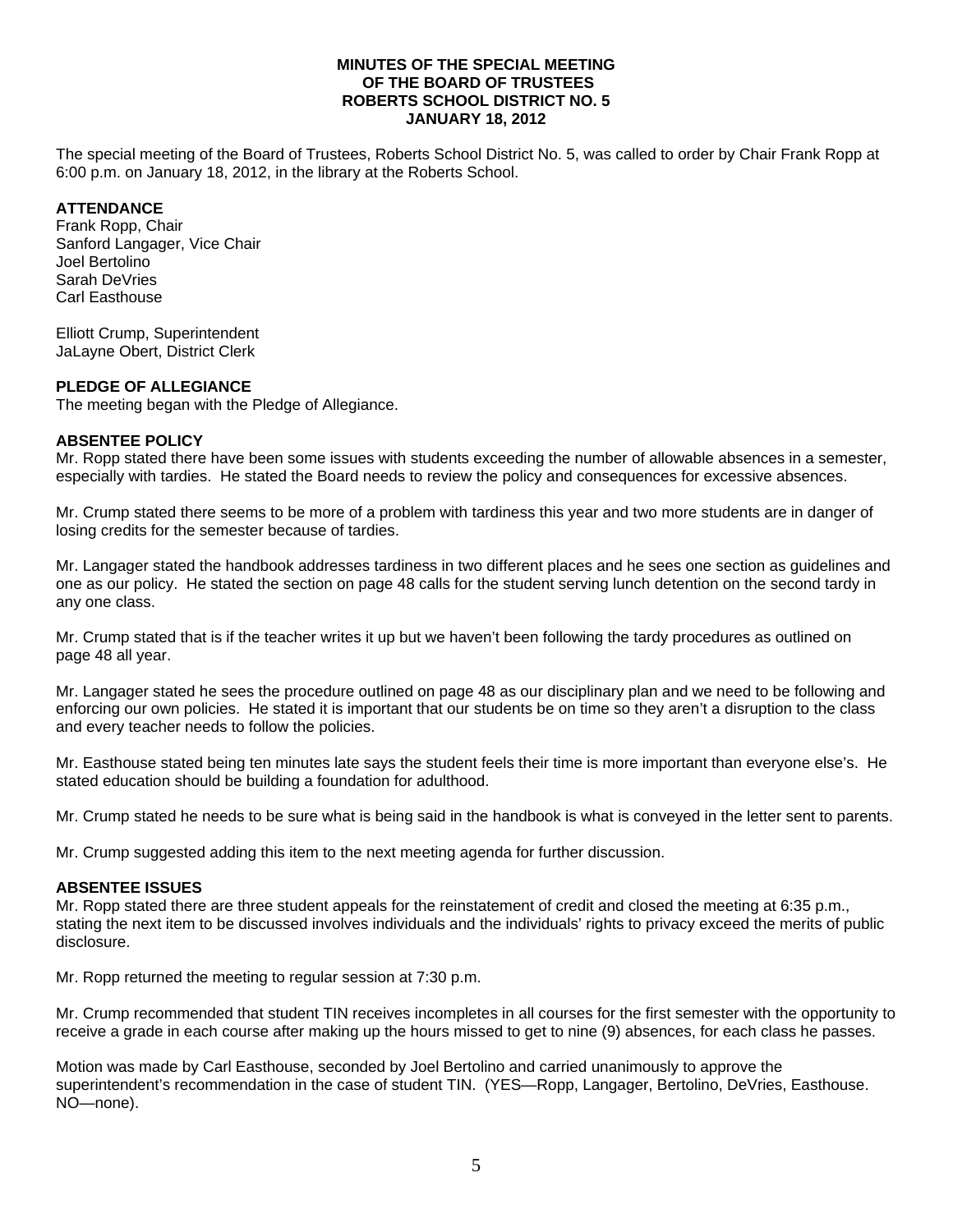Mr. Crump recommended that student TYN receive an incomplete for his  $8<sup>th</sup>$  period class until further investigation can occur. He also recommended credit for the student's first period class be reinstated with the understanding that the student attend the school board meetings in February and April to update the Board on both attendance and scholastic progress.

Motion was made by Joel Bertolino, seconded by Sanford Langager and carried unanimously to approve the superintendent's recommendation in the case of student TYN. (YES—Ropp, Langager, Bertolino, DeVries, Easthouse. NO—none).

Mr. Easthouse stated the student is getting off extremely easy for having 12 tardies. He stated he wants to see the student body addressed concerning the attendance and tardy policy so they understand our policies will be followed. He added it will be difficult to reinstate credit for the next student with excessive absences.

Mr. Crump recommended that student KM have credit reinstated for her first period class and the student will address the Board in March and May concerning scholastic and attendance progress.

Motion was made by Sarah DeVries, seconded by Joel Bertolino and carried unanimously to approve the superintendent's recommendation in the case of student KM. (YES—Ropp, Langager, Bertolino, DeVries, Easthouse. NO—none).

## **SEMESTER EXAM PERCENTAGES**

Mr. Crump stated the handbook states the semester exam is worth 20% of a student's grade for the semester. He stated in January, 2010, the Board changed the percentage to 10% for junior high but the change was not made to the handbook. He added the Board did take formal action and that action will be followed.

#### **MISCELLANEOUS**

QUALITY SCHOOLS GRANT – Mr. Crump stated we have been notified that we were awarded a Quality Schools Planning Grant in the amount of \$25,000.

Mr. Bertolino stated the next step will be to set up the scope of work. Mrs. Obert asked Mr. Bertolino to look at the grant proposal to see how to start the process.

MHSA ANNUAL MEETING PROPOSALS – Mr. Crump stated the MHSA Annual Meeting was held on January 16 and reported the outcome of the proposals:

- 1. Proposal to Amend Membership By-Law A non-member school may petition to receive Associate Member status in order to receive sanctioning to compete in out-of-state competitions. FAILED
- 2. Proposal to Amend Participation By-Law To allow non-MHSA schools to participate in regular season track and golf invitationals. FAILED
- 3. Proposal to Allow Wrestling Practice by Eighth Grade Students To allow eighth grade students to practice with the high school wrestling program. FAILED
- 4. Proposal to Eliminate Master Basketball Scheduling. WITHDRAWN
- 5. Proposal to Rescind Academic Eligibility Requirements for Major Performing Groups. PASSED

FROMBERG REQUEST – Mr. Crump stated the Athletic Director from Fromberg called and asked that we consider a coop with them for volleyball as they don't think they will have an adequate number of girls to field a team next fall. He added he is really not willing to set up a co-op until we see actual numbers and then request an emergency co-op if necessary.

Mr. Ropp stated it might be a good idea to have a conversation with the MHSA.

#### **MAINTENANCE**

The Board toured the building to look at some of the maintenance issues.

## **ADJOURNMENT**

Mr. Ropp adjourned the meeting at 7:55 p.m.

Board Chair **District Clerk Board Chair District Clerk** 

\_\_\_\_\_\_\_\_\_\_\_\_\_\_\_\_\_\_\_\_\_\_\_\_\_\_\_\_\_\_\_\_\_\_\_\_\_\_\_\_\_\_\_\_\_ \_\_\_\_\_\_\_\_\_\_\_\_\_\_\_\_\_\_\_\_\_\_\_\_\_\_\_\_\_\_\_\_\_\_\_\_\_\_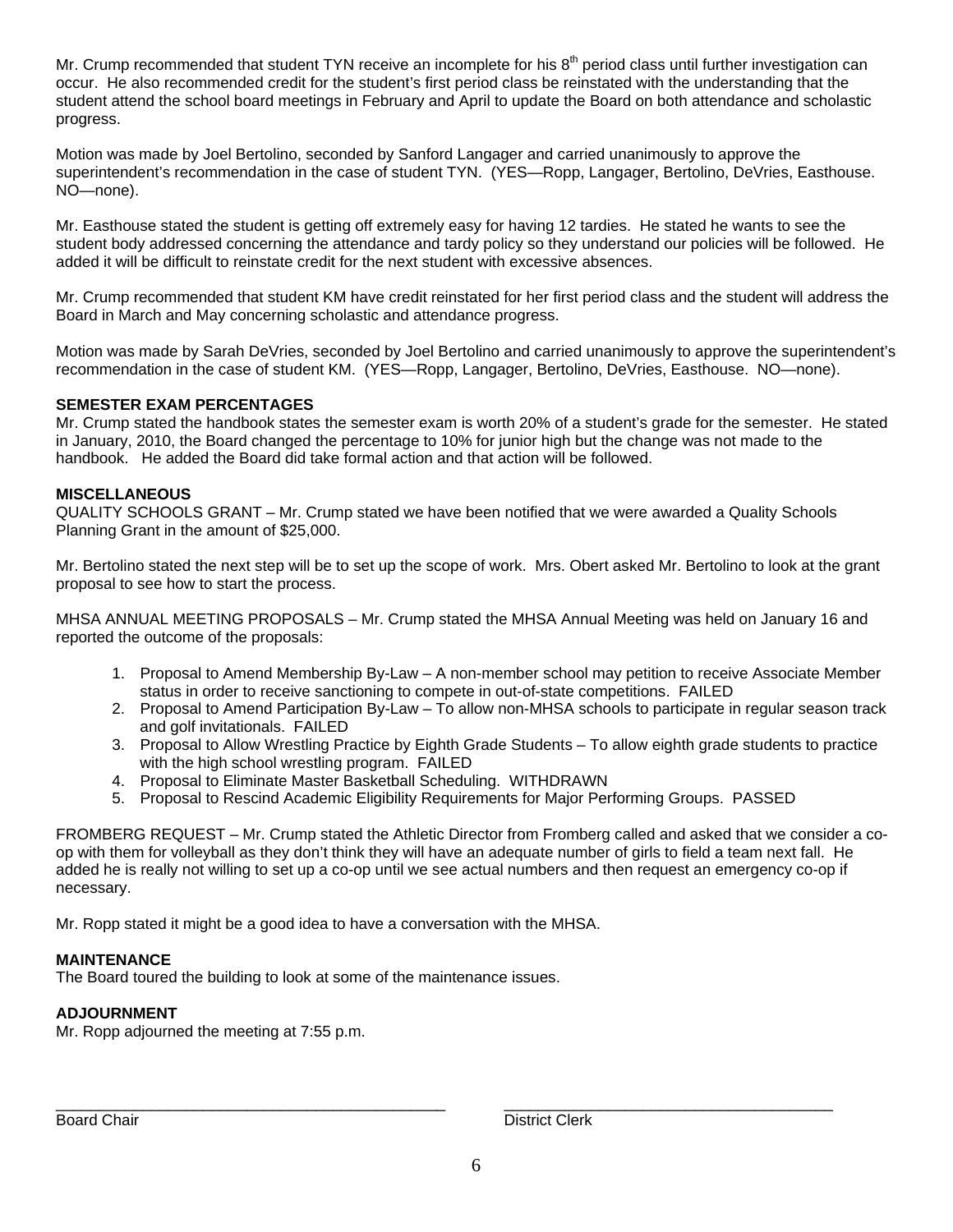#### **MINUTES OF THE SPECIAL MEETING OF THE BOARD OF TRUSTEES ROBERTS SCHOOL DISTRICT NO. 5 JANUARY 26, 2012**

The special meeting of the Board of Trustees, Roberts School District No. 5, was called to order by Chair Frank Ropp at 6:00 p.m. on January 26, 2012, in the library at the Roberts School.

#### **ATTENDANCE**

Frank Ropp, Chair Sanford Langager, Vice Chair Joel Bertolino Sarah DeVries Carl Easthouse

Elliott Crump, Superintendent JaLayne Obert, District Clerk

#### **PLEDGE OF ALLEGIANCE**

The meeting began with the Pledge of Allegiance.

#### **PUBLIC COMMENT**

Sanford Langager stated he was in the building and attended some of the classes today. He stated he was very impressed with what he saw and the general atmosphere in the building was very upbeat.

Frank Ropp added he is in the building quite often and finds it quiet with students where they're supposed to be.

#### **PERSONNEL**

Mr. Crump stated he had two applicants for the custodial position and it is his recommendation that the Board hire Chris DeVries for the position for five hours per day at \$12.50 per hour. He stated her shift would probably run from 3:00 p.m. to 8:00 p.m.

Mr. Easthouse asked if Mrs. DeVries will be doing snow removal.

Mr. Crump stated he will probably keep Mr. Kessner on that job.

Mr. Easthouse stated we encountered problems before with not having a janitor on the premises during the day and hopes that can be prevented.

Motion was made by Carl Easthouse, seconded by Sanford Langager and carried unanimously to hire Chris DeVries for the custodial position for five hours per day at \$12.50 per hour. (YES—Ropp, Langager, Bertolino, DeVries, Easthouse. NO—none).

#### **STUDENT HANDBOOK**

Mr. Crump stated there are discrepancies in the attendance policy in the student handbook and he would like to clear those up. He stated some parts of the policy refer to loss of credits after 10 days and other parts refer to 11 days and there is confusion with the procedure for tardies.

Mr. Crump stated page 45 of the handbook refers to three tardies counting the same as an absence. He added page 48 has further repercussions for tardies, including detention and Saturday school.

Mr. Langager stated we need to make sure the policy is clearly stated but we also need to be sure the policies and procedures are enforced.

Mr. Easthouse stated we aren't helping students any by allowing them to be tardy or have excessive absences.

Mr. Langager stated his hope is if we enforce the policies, we won't be hearing more appeals for loss of credit due to excessive absences.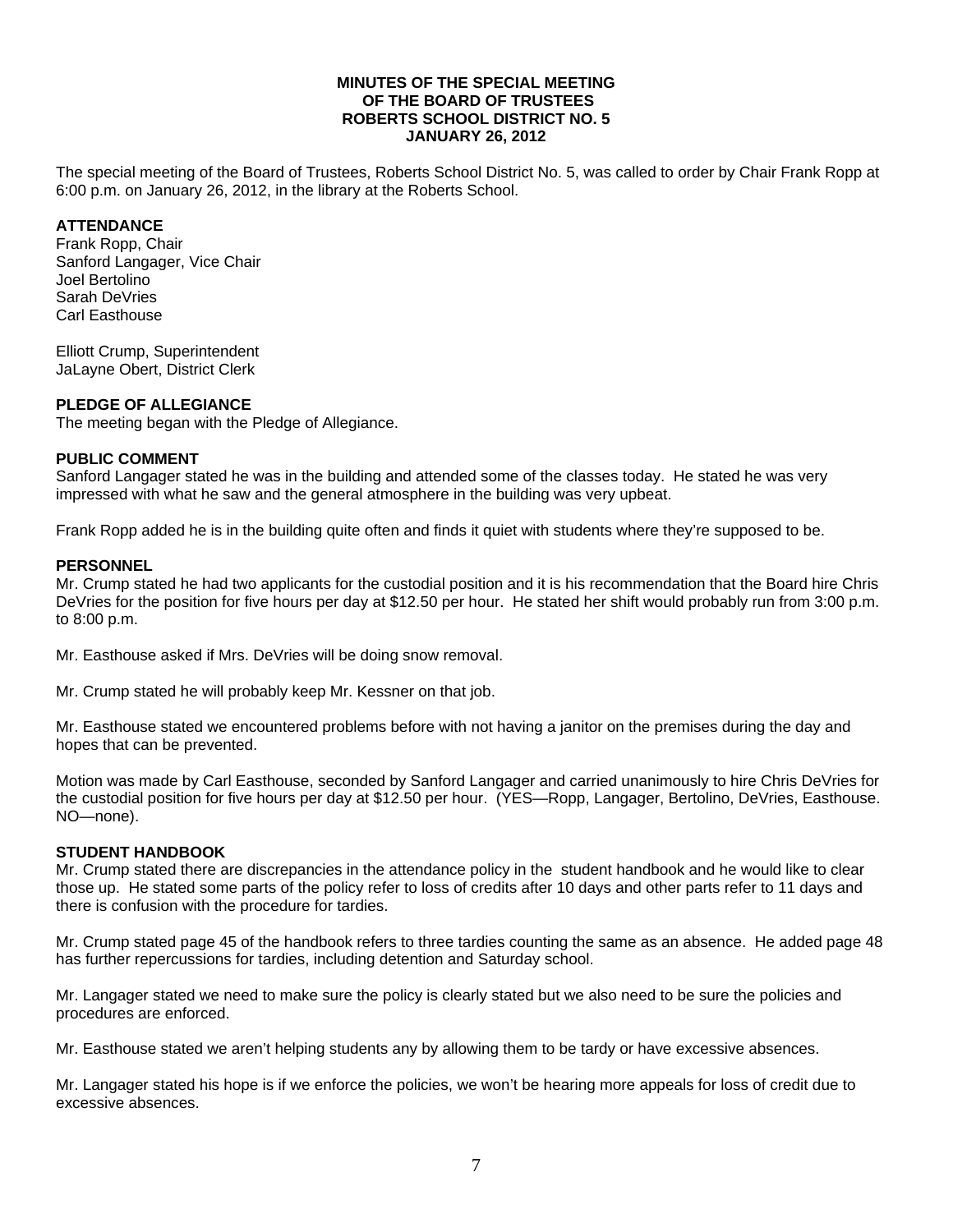Mr. Crump submitted the clarifications for Student Attendance in the Student Handbook (see attached). He stated if this is approved by the Board, he will send out a mailing to parents explaining the revisions and visit with students in each classroom.

Motion was made by Carl Easthouse, seconded by Sarah DeVries and carried unanimously to approve the clarifications in the Student Attendance section of the Student Handbook. (YES—Ropp, Langager, Bertolino, DeVries, Easthouse. NO none).

## **ADJOURNMENT**

Mr. Ropp adjourned the meeting at 7:15 p.m.

\_\_\_\_\_\_\_\_\_\_\_\_\_\_\_\_\_\_\_\_\_\_\_\_\_\_\_\_\_\_\_\_\_\_\_\_\_\_\_\_\_\_\_\_\_ \_\_\_\_\_\_\_\_\_\_\_\_\_\_\_\_\_\_\_\_\_\_\_\_\_\_\_\_\_\_\_\_\_\_\_\_\_\_ Board Chair **District Clerk**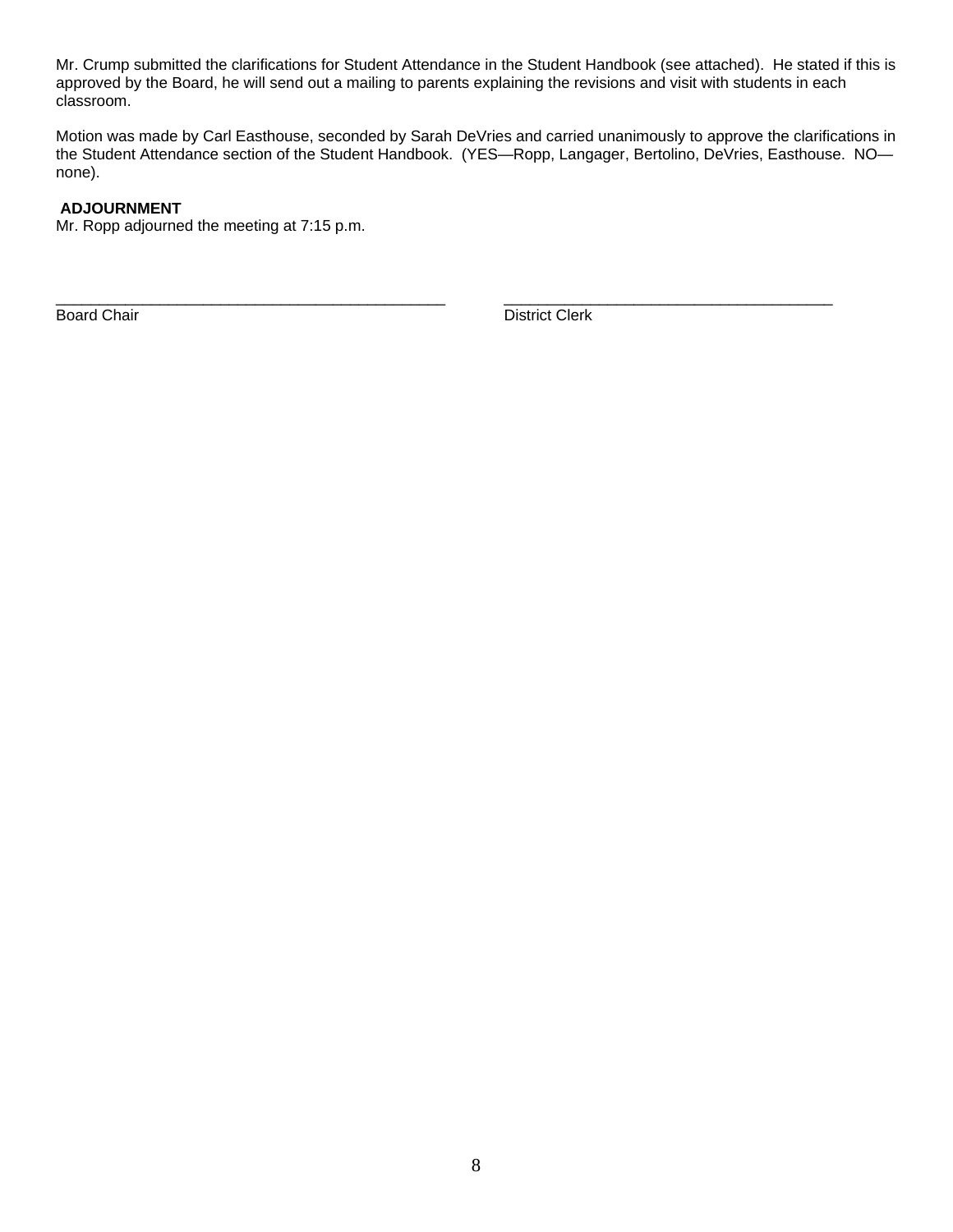# **STUDENT ATTENDANCE**

# **ATTENDANCE**

The School Board of Trustees believes that regular attendance is a shared responsibility of the student, the parent/guardian and the school. Towards this end the following policies and procedures have been developed to insure continued academic progress. Every student enrolled in this school is subject to all school policies, procedures and rules, no matter his/her age.

- 1. The administration asks that parents/guardians please call (445-2421) to notify the school between 7:45 am and 9:00 am when their student is absent. In compliance with the *Missing Children Information Act* the school must make a reasonable effort to notify the parent/guardian by telephone of a student's absence as soon as the absence is noted or by 10:00 am if the school has not already been notified by the parent/guardian. This will allow authorities to get an earlier start on tracking missing children.
- 2. The parent of an absent student must report the absence within 24 hours of the absence by either sending a written note with the student or a phone call to the office. Please note that we have an answering system that you can leave a message on. If a student is gone for more than 24 hours it is the responsibility of the parent to notify the office. Failure to comply will result in the absence being counted as unexcused. The school reserves the right to rule on the validity of each excuse, subject to the guidelines set forth in this policy.
- 3. Students whose parents/guardians fail to contact the school or send a written excuse for an absence will be given an UNEXCUSED absence and be subject to disciplinary action.
- 4. During instructional time, students may not leave the school grounds unless they have reported to the office and received permission to leave. Failure to comply with notification may result in the absence being counted as unexcused. It is requested that parents/guardians send a note with the student if he/she is leaving the school grounds during the school day. Please note that students K-8 may not leave the building at anytime without written permission from their parents. Students 9-12 have the privilege of an open campus during the lunch period as stated in this handbook.
- 5. A student who is too ill to participate in or remain in class is to report to the office. If necessary, parents/guardians will be called and the student sent home.
- 6. An advance absentee slip from the office is required when a student will be absent from school for reasons other than illness. Procedure:
	- a. The student will need verification from his/her parent/guardian stating the reason and dates for the absence.
	- b. If the absence is approved, the student receives an advance absentee slip stating the reason and dates of absence.
	- c. Assignments are to be completed and given to the teacher at the start of each scheduled class period on the first day of the student's return to school.
- 7. No make-up work shall be allowed for unexcused absences (i.e. no credit for missed tests, homework, quizzes, etc.)
- 8. The procedures for School Sponsored Absences is as follows:
	- a. The teacher/advisor responsible for the activity must give the office a list of students who will miss school no later than 3 days before the activity's scheduled departure.
	- b. Teachers will assign the make-up work a day before the scheduled activity so students can make-up the work before they leave for the activity.
	- c. All make-up work for an absence, that comes as a result of a school activity is due the next scheduled class period following the activity.
- 9. An unexcused absence is an absence that cannot be or is not verified by a parent within 24 hours of the absence.

Make-up work is the responsibility of the student, not the teacher. Students must complete make-up work according to the make-up work schedule policy. Tests and quizzes announced before the absence must be taken on the day the student returns to school.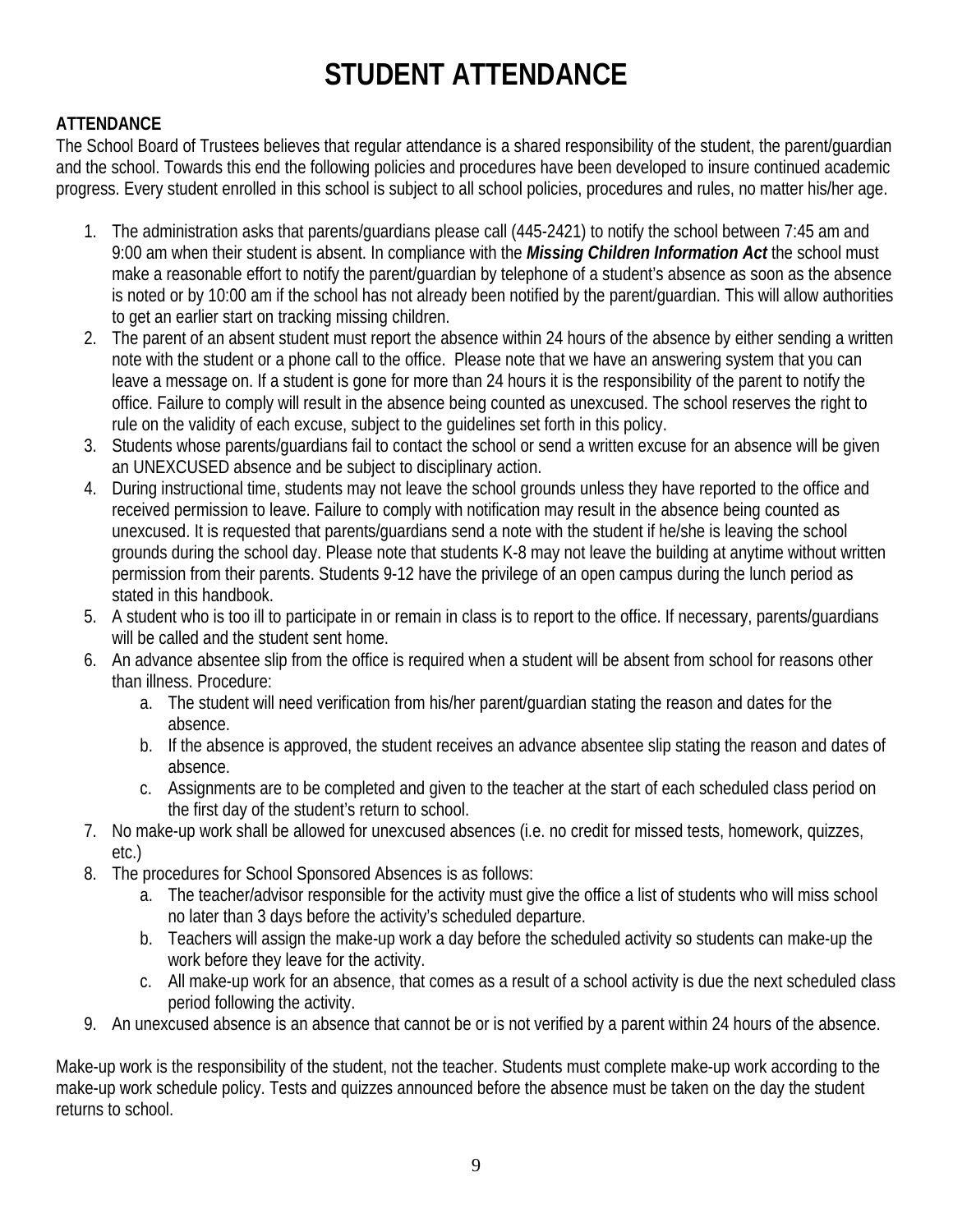# **LOSS OF CREDIT DUE TO ABSENCES**

- 1. Any student absent ten (10) or more days per semester (excused plus unexcused) in any class will earn **no credit**  for that same class for that semester. Parents/guardians will be notified by mail if their child has accumulated five (5) absences, eight (8) absences, or ten (10) absences when attendance is checked each week.
- 2. Three (3) unexcused tardies in the same class will count the same as one (1) day's absence in calculating class attendance. Tardiness is defined as a student arriving up to ten (10) minutes late for class. When the student arrives late they will need to sign the Roberts School Check-Out Sheet. If the student is more than ten (10) minutes late, the student will be counted absent.
- 3. The following absences will not count towards the total absences considered for loss of credit
	- a. Participation in school activities
	- b. A family emergency
	- c. Natural disasters
	- d. Students who receive a medical waiver from the administration for an extended or chronic illness
	- e. Bereavement
- 4. A student may appeal loss of credit by submitting a written appeal to the Superintendent. The appeal must be addressed to the Roberts Board of Trustees. Once the appeal is submitted, the student will be allowed to remain in the class pending the outcome of the appeal.
- 5. A student may not appeal loss of credit if within the ten days of absence the student has three or more unexcused absences.
- 6. The Roberts Board of Trustees will review all previous absences and academic records during the semester before making a determination. A hearing will be conducted at either a Special Board Meeting or the next regularly scheduled Board Meeting.

# **If the office is not notified or given proper documentation the absence will be recorded unexcused**

| EA         | <b>Excused Absence</b>      | Absence verified by a parent, guardian, care taker, medical personnel, public servant<br>(judge) or a school official.                                                      |  |
|------------|-----------------------------|-----------------------------------------------------------------------------------------------------------------------------------------------------------------------------|--|
|            |                             | Counted towards the 10 day cap for receiving credit for the class.                                                                                                          |  |
| <b>ISS</b> | In-school Suspension        | Consequence assigned by administrator for rule violation - student receives credit for<br>work/assignments missed.                                                          |  |
|            |                             | Not counted towards 10 day cap for receiving credit in the class<br>Voids the assessment incentive and make-up work counted at 50% of original value                        |  |
| OSS        | Out-of-school<br>Suspension | Consequence assigned by administrator for rule violation.<br>Student receives no credit for work/assignments missed.                                                        |  |
|            |                             | Counted towards 10 day credit cap.<br>Voids the assessment incentive and make-up work counted at 25%                                                                        |  |
| SS         | <b>School Sponsored</b>     | An absence resulting from a school scheduled activity.                                                                                                                      |  |
| UA         | <b>Unexcused Absence</b>    | Absence not verified by a parent, guardian, care taker, medical personnel, public servant,<br>or a school official. Student receives no credit for work/assignments missed. |  |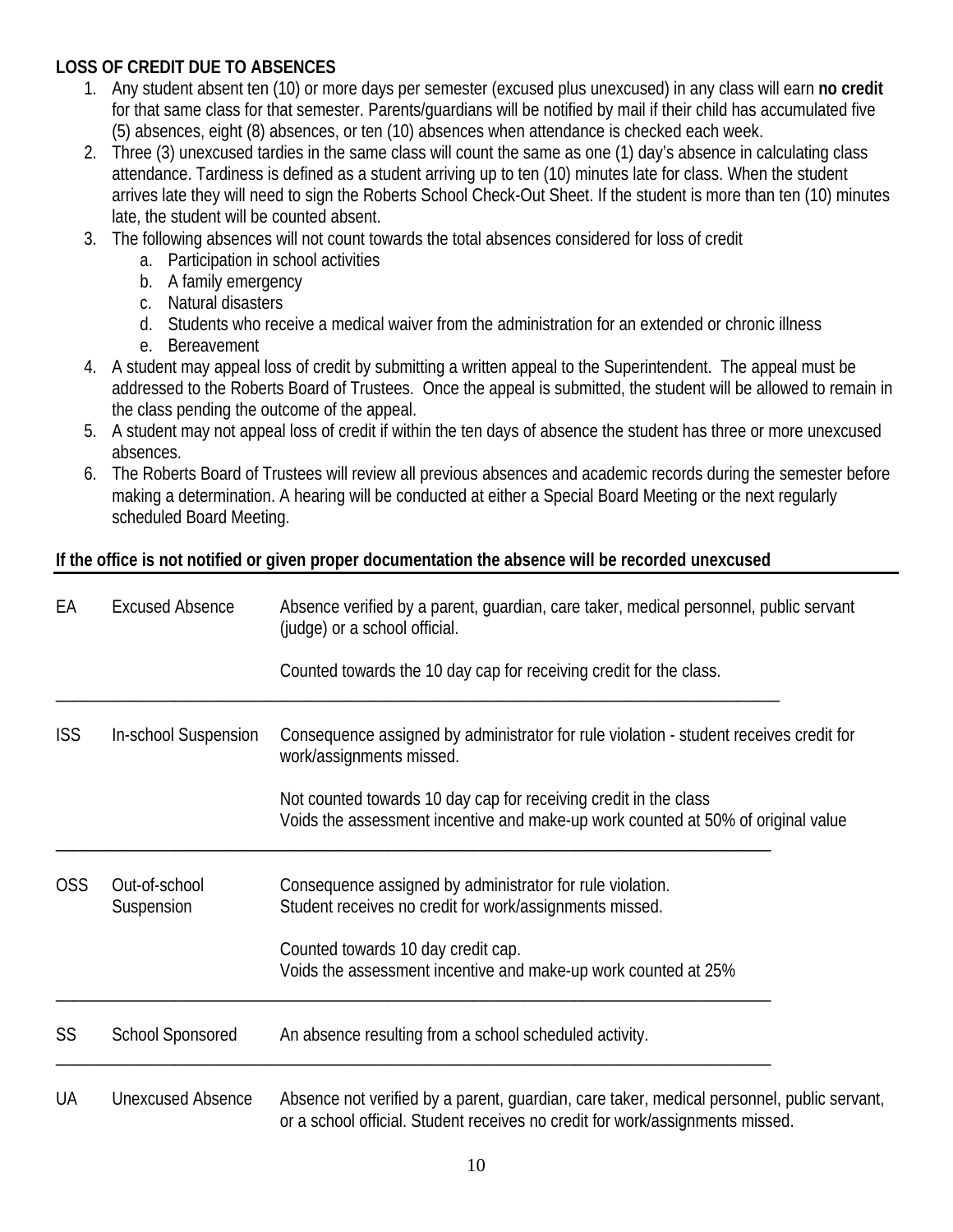Counted towards 10 day cap for receiving credit. Consequence for UA – A zero for the class will be given for the day missed and for the next assignment due. Saturday School

# **Attendance Cap on Make-up of Missed Academic Work**

- 1. The student has the opportunity to receive credit for academic work missed during the first nine excused absences.
- 2. Beginning with the tenth absence, the student will no longer receive credit for missed academic work. The student can obtain the assignment, but will not be entitled to receive make-up credit for completion.
- 3. On the tenth absence, credit will be lost for the class. A student and his/her parents have the right to petition the Roberts Board of Trustees for reinstatement of credit for the class or classes. The student and the parents must follow the following procedure:
	- a. Notify the Superintendent of Schools of your request to petition for reinstatement of credit.
	- b. Present your reasons for absence to the Board of Trustees. The Trustees will then determine whether credit will be reinstated.

## **Missed Academic Work Less than 10 Days**

- 1. It is reasonable to expect that some course work cannot be replicated due to the nature of the assignment, especially when performance based activities and experiences are used.
- 2. It is the student's responsibility to inquire about make-up course work. The student should know assignment expectations and due dates.
- 3. Students must make prior arrangements with their teacher for planned absences.
- 4. If the student has a pre-arranged assignment due during an absence, the student will submit the completed assignment the day of returning to school.
- 5. Prior to reaching the cap, make-up work must be completed according to the following schedule:

| <b>ABSENT</b>  | Length of Time for Make-up Work |
|----------------|---------------------------------|
| 1 Day          | 2 school days                   |
| 2 Days         | 3 school days                   |
| 3 Days or more | 5 school days                   |

## **Example of make-up schedule for one day absent**

| Monday | Tuesday | Wednesday | Thursday | Friday |
|--------|---------|-----------|----------|--------|
| Absent | Make up | Make up   | Work Due |        |

## **Example of make-up schedule for two days absent**

| Monday | uesdav | Wednesday | ! hursdav | Friday  | Monday   |
|--------|--------|-----------|-----------|---------|----------|
| Absent | Absent | Make up   | Make up   | Make up | Work Due |

Please note that this make-up work schedule is different for school sponsored and advanced absences.

## **Unexcused (UA)**

| Offense | Credit                    | Consequences                       |
|---------|---------------------------|------------------------------------|
| #1      | No credit for missed work | <b>Saturday School</b>             |
| #2      | No credit for missed work | 1-3 day suspension                 |
| #3      | No credit for missed work | 1-10 day suspension,               |
|         |                           | Individual counseling and possible |
|         |                           | Alternative educational plan       |

## **School Sponsored (SS) Absence Definition**